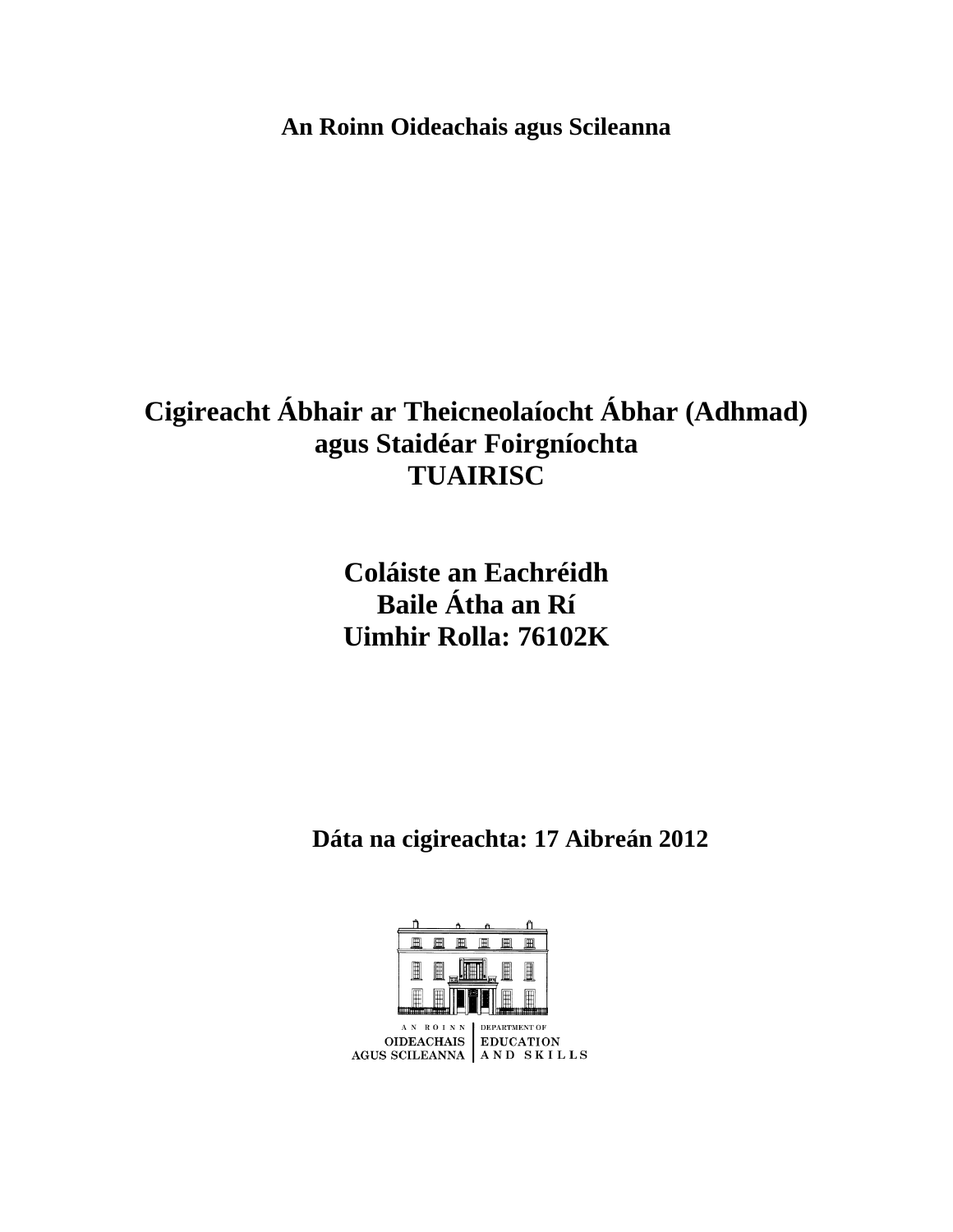# **TUAIRISC**

## **AR**

# **CHÁILÍOCHT NA FOGHLAMA AGUS AN TEAGAISC SA TEICNEOLAÍOCHT ÁBHAR (ADHMAD) AGUS SA STAIDÉAR FOIRGNÍOCHTA**

**\_\_\_\_\_\_\_\_\_\_\_\_\_\_\_\_\_\_\_\_\_\_\_\_\_\_\_\_\_\_\_\_\_\_\_\_\_\_\_\_\_\_\_\_\_\_\_\_\_\_\_\_\_\_\_\_\_\_\_\_\_\_\_\_\_\_\_\_\_\_\_\_\_\_\_\_\_\_**

### **EOLAS MAIDIR LEIS AN GCIGIREACHT**

| Dáta na cigireachta                                                                                                                                                         | 17 Aibreán 2012                                                                                                                                                          |
|-----------------------------------------------------------------------------------------------------------------------------------------------------------------------------|--------------------------------------------------------------------------------------------------------------------------------------------------------------------------|
| Na gníomhaíochtaí cigireachta ar tugadh<br>fúthu<br>· Athbhreithniú ar cháipéisí ábhartha<br>• Plé leis an bpríomhoide agus leis an<br>múinteoir<br>• Caidreamh le scoláirí | • Breathnú ar theagasc agus ar fhoghlaim i rith sé<br>thréimhse ranga<br>Athbhreithniú ar obair na scoláirí<br>Aiseolas don phríomhoide agus don mhúinteoir<br>$\bullet$ |

#### **PRÍOMHCHINNTÍ**

- Breathnaíodh teagasc agus foghlaim de chaighdeán ard sna ceachtanna uile agus gnéithe a bhí de shárchaighdeán ó am go chéile.
- Tá an soláthar acmhainne do na hábhair go maith idir threalamh, uirlisí agus chrua is bogearraí do theicneolaíocht an eolais.
- Tá gnáthaimh mhaithe i bhfeidhm chun úsáid na cóiríochta a éascú, aistriú na scoláirí idir an dá chuid den scoil san áireamh.
- Tá an dul chun cinn atá déanta ar chláir oibre a sholáthar do gach grúpa scoláirí le moladh.

#### **PRÍOMH-MHOLTAÍ**

- Moltar tuilleadh forbartha a dhéanamh ar mhodhanna gníomhacha teagaisc chun barr feabhais a bhaint amach sa ghné seo den teagasc agus foghlaim.
- Ba cheart an chomhphleanáil le múinteoirí ábhar eile a fhorbairt tuilleadh.
- Mar bhreis fhorbartha ar an bplean ábhair moltar go sonrófaí na modhanna teagaisc, acmhainní, torthaí foghlama agus modhanna measúnaithe a úsáidfear chun na míreanna foghlama faoi seach a liostáiltear sna cláir oibre a chur i láthair.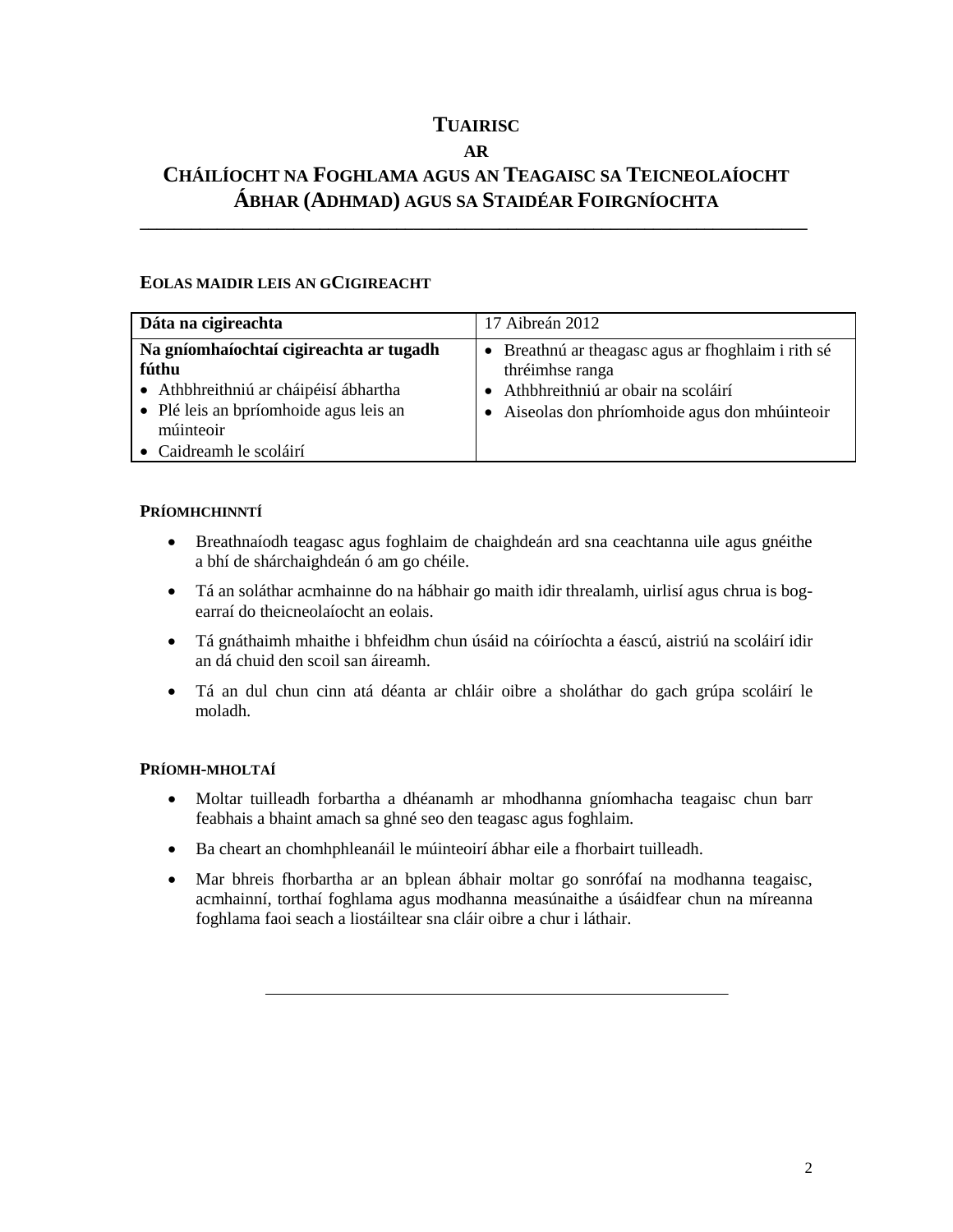#### **RÉAMHRÁ**

Is iarbhunscoil lán-Ghaeilge í Coláiste an Eachréidh faoi choimirce Choiste Gairmoideachais Chontae na Gaillimhe. Is scoil chomhoideachasúil, ilchreidmheach í le 105 scoláire ar an rolla. Óna suíomh lárnach i mBaile Átha an Rí, freastalaíonn an scoil ar abhantrach fhairsing in oirthear na Gaillimhe. Déanann gach scoláire clár na hIdirbhliana ina gcuirtear modúl den Staidéar Foirgníochta ar fáil. Tá an scoil ag feidhmiú idir dhá fhoirgneamh faoi láthair agus siúlann na scoláirí ón bpríomhfhoirgneamh go dtí an seomra adhmadóireachta le haghaidh ranganna sa Teicneolaíocht Ábhar (Adhmad) (TÁA) agus sa Staidéar Foirgníochta (SF).

#### **TEAGASC AGUS FOGHLAIM**

- Teagasc de chaighdeán ard a breathnaíodh tríd is tríd. Bhí gnéithe áirithe den teagasc sármhaith. Luaitear go háirithe idirdhealú an-éifeachtach i gceacht líníocht na hadhmadóireachta inar baineadh sárúsáid as an amharcléiritheoir.
- Ba mhaith mar a baineadh úsáid as piarthaispeáint chun scileanna marcála agus saothraithe an adhmaid a léiriú. Bhí na scoláirí gafa leis an obair agus gníomhach le linn na gceachtanna. Chun barr feabhais a bhaint amach sa bhfoghlaim ghníomhach, moltar breis obair ghrúpa chun níos mó deiseanna foghlama neamhspleácha a fhorbairt do na scoláirí.
- Bhí an bhainistíocht ar na seomraí ranga an-mhaith. Chabhraigh gnáthaimh bhuana le heagrú na gceachtanna, mar shampla le haistriú na scoláirí go dtí an seomra adhmadóireachta atá ar suíomh eile ón bpríomhscoil agus le dáileadh agus bailiú obair na scoláirí agus trealamh. Chabhraigh an ghné seo den bhainistíocht chun timpeallacht mhaith fhoghlama a chothú.
- Baineadh dea-úsáid as leagan amach an tseomra líníochta ach go háirithe chun foghlaim na scoláirí a éascú. Sa seomra seo bhí deasca na scoláirí cóirithe mar leathchearnóg le líne de cheithre dheasc laistigh. D'oibrigh an leagan amach seo go maith, na scoláirí uile cóngarach do na scaláin agus don gclár bán agus eagrú na scoláirí ina ngrúpaí éascaithe. Bhí gníomhaíochtaí na scoláirí ag a mbinsí féin sa seomra adhmadóireachta eagraithe go maith.
- Bhí an caidreamh idirphearsanta, idir múinteoir agus scoláirí agus i measc na scoláirí féin, séimh agus dearfach. Chuir an caidreamh seo le héifeacht na dea-thimpeallachta ar an bhfoghlaim.
- Bhí an measúnú comhtháite leis an dteagasc is foghlaim mar is cóir. Choimeád an múinteoir súil ghéar ar dhul chun cinn na scoláirí le linn na gceachtanna. Déantar measúnú rialta ar obair bhaile, ar chóipleabhair agus ar obair phraiticiúil. Soláthraítear torthaí míosúla agus cuirtear torthaí leanúnacha san áireamh le scrúduithe na Nollag agus an tsamhraidh agus na tuairiscí scoile á líonadh.
- Ba í an Ghaeilge teanga an teagaisc agus na cumarsáide sna ceachtanna uile. Cleachtadh saintéarmaíocht go nádúrtha agus bhí dul chun cinn suntasach déanta ag na scoláirí in úsáid sainteanga na n-ábhar. Chun tógáil ar an gcaighdeán litearthachta atá bainte amach ag na scoláirí cheana, ba cheart straitéisí a fhorbairt chun a gcuid litearthachta scríofa a chur chun cinn. Ba cheart taispeáint sainteanga agus téarmaíochta sa timpeallacht fhoghlama a mhéadú mar chuid den fhorbairt straitéiseach seo.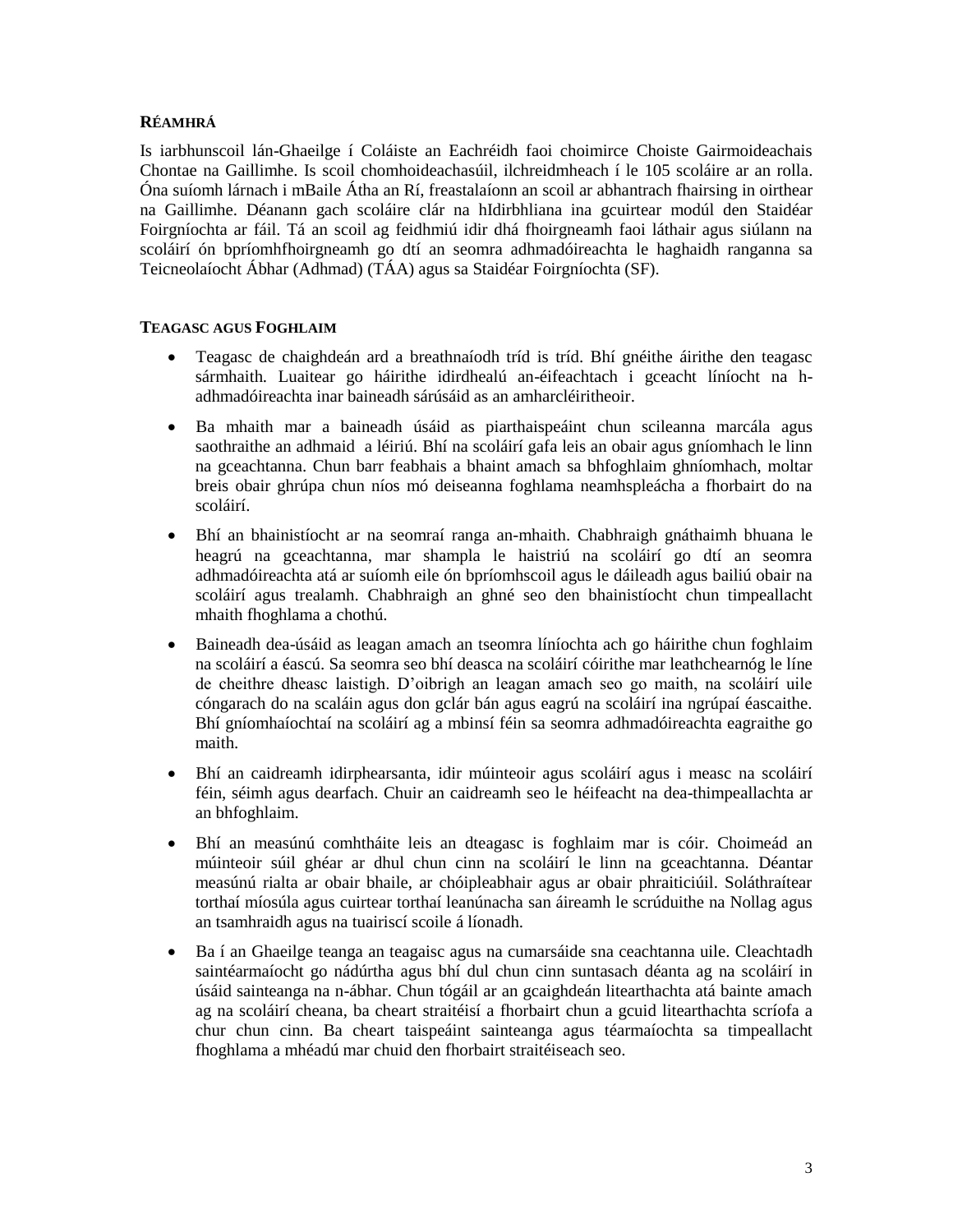#### **SOLÁTHAR AN ÁBHAIR AGUS TACAÍOCHT NA SCOILE UILE**

- Tá córas cothrom agus éifeachtach i bhfeidhm maidir le rogha na scoláirí an TÁA a staidéar sa timthriall sóisearach. Déanann na scoláirí chéad rogha ábhair roimh theacht isteach sa scoil dóibh. Ansin soláthraítear blaiseadh de na hábhair uile do gach scoláire ag tús na chéad bhliana. Ag an mbriseadh lárthéarma sa bhfómhar déanann na scoláirí rogha, le treoir agus comhairle ón bhfoireann teagaisc, ag cur a dtaithí féin ar na hábhair san áireamh.
- Sa timthriall sinsearach soláthraítear rogha ábhair oscailte do scoláirí agus gintear bandaí roghanna, bunaithe ar éileamh na scoláirí chomh fada agus is féidir é. Cuireann taithí na scoláirí san Idirbhliain leis an tacaíocht atá ar fáil acu agus iad ag déanamh roghanna ábhair don chúrsa ardteistiméireachta. Leantar dea-chleachtas maidir le cothromas inscne i roghnú ábhair agus tá sciar na gcailíní a dhéanann staidéar ar na hábhair ag méadú dá bharr.
- Tacaíonn an tráthchlár le dea-theagasc na n-ábhar. Is leor an dáileadh ama chun na siollabais faoi seach a chlúdú. Soláthraítear ceachtanna dúbailte do gach rang-ghrúpa a éascaíonn críochnú na hoibre praiticiúla.
- Ta córas measúnaithe na scoile uile forbartha go maith agus curtha ar fáil do phobal na scoile i bhfoirm clóite. Cloíonn an roinn ábhair leis an mbeartas measúnaithe scoile. Bronntar duais ar an tionscadal dearaidh is fearr sa Teastas Sóisearach agus san Ardteistiméireacht ag searmanas dheireadh na bliana. Cuidíonn an t-aitheantas seo le foghlaim na scoláirí mar chuid den chóras dearfach measúnaithe atá forbartha sa scoil.
- Tacaíonn an scoil le teagasc na n-ábhar trí threalamh, uirlisí, adhmad, ábhair eile agus acmhainn teagaisc a sholáthar ar éileamh na roinne ábhair. Éascaíonn dea-bhainistíocht ceart-úsáid na n-acmhainní, bainistiú an aistir idir an dá chuid den scoil san áireamh. Tá forbairt mhaith déanta ar úsáid na teicneolaíochta faisnéise agus chumarsáide sna hábhair.

#### **PLEANÁIL AGUS ULLMHÚCHÁN**

- Tá méid na forbartha atá déanta ar chláir oibre do gach rang-ghrúpa le moladh. Mar an chéad chéim eile i bhforbairt plean ábhair don TÁA, moltar na torthaí foghlama atá tuartha, na modhanna teagaisc a úsáidfear, na hacmhainní teagaisc as a mbainfear feidhm agus na modhanna measúnaithe a úsáidfear a shonrú i leith na míreanna foghlama a liostáiltear sna cláir oibre. Leagan amach táblaithe is fearr, a cheaptar, chun na sonraí seo a thaifeadadh sa phlean ábhair.
- Chun lántairbhe a bhaint as pleanáil chomhoibríoch don roinn ábhair, ba cheart tuilleadh forbartha a dhéanamh ar an méid comhphleanála a dhéantar le múinteoirí ábhar eile. Is mór an chabhair í an chomhphleanáil, go háirithe nuair a roinneann múinteoirí modhanna agus straitéisí a oibríonn go maith dóibh. In ábhair le gnéithe comónta, mar shampla obair phraiticiúil ar thionscadail, dearadh na scoláirí agus obair chruthaitheach, is mó buntáiste atá le baint as comhphleanáil. Is gné chomónta do ghach ábhar í an fhorbairt ar scileanna litearthachta. B'fhiú go ndéanfadh na múinteoirí a ghlacann páirt sa chomhphleanáil seo comhordaitheoireacht ar an bpleanáil in uainíocht ar a chéile.
- Bhí pleanáil aonar de chaighdeán ard le breathnú sna ceachtanna uile. Bhí an phleanáil sonrach, le gach ábhar agus trealamh ar fáil do na scoláirí gan stró. Bhí struchtúr maith ar na ceachtanna. Chun tuilleadh feabhais a bhaint amach, b'fhiú na torthaí foghlama lena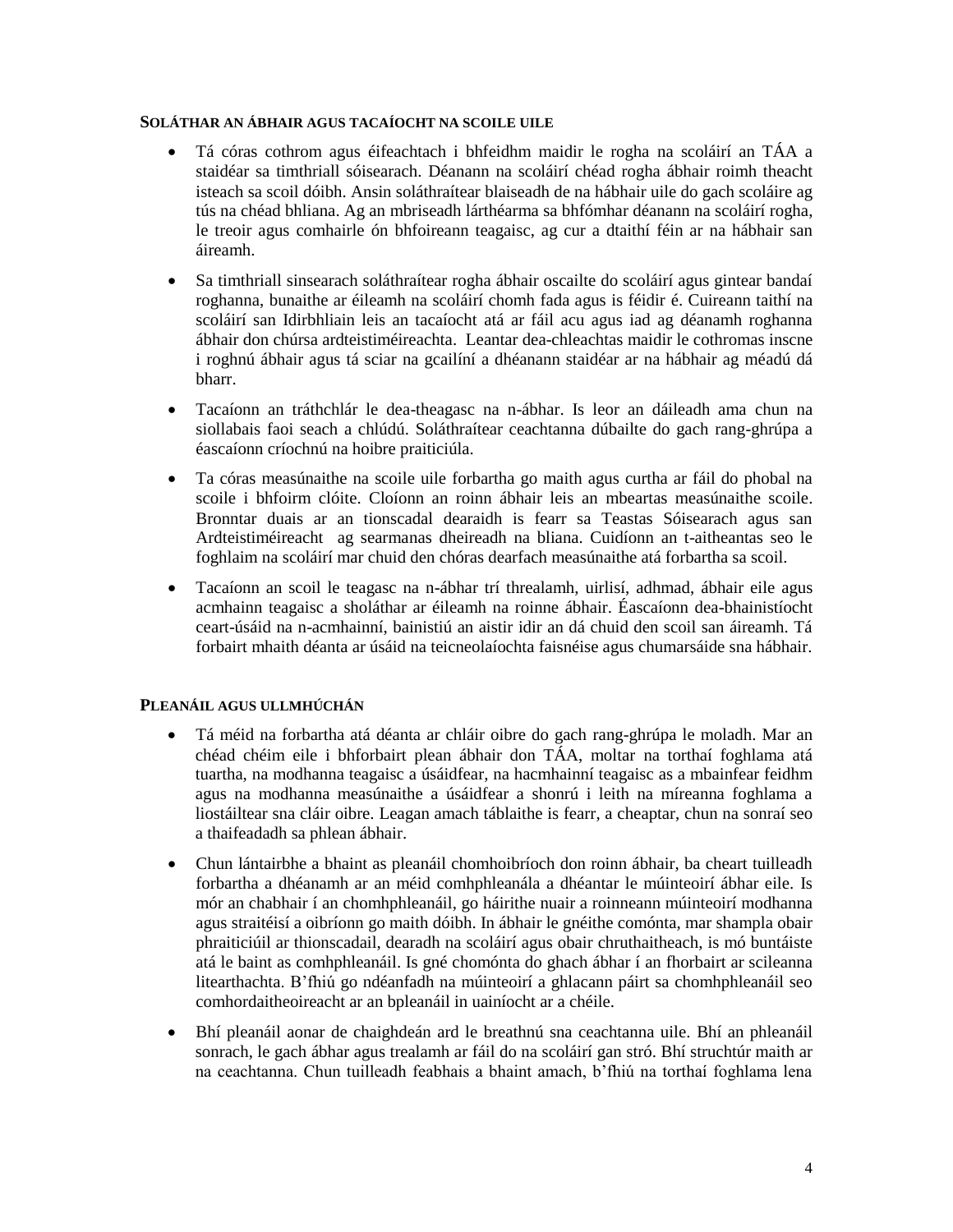mbeifear ag súil a roinnt leis na scoláirí ag tús gach ceachta agus iad a athbhreithniú ag deireadh an cheachta.

 Tá na córais taifeadta agus tuairiscithe ag feidhmiú go maith sa roinn ábhair. Coimeádtar taifead cuí ar an obair agus ar dhul chun cinn na scoláirí. Tugann a múinteoir aiseolas do na scoláirí ar a dtorthaí go rialta. Soláthraítear aiseolas do na tuismitheoirí trí thuairiscí scoile agus ag cruinnithe tuismitheoirí-múinteoirí. Leagtar béim chuí ar úsáid na ndialann scoile mar áis chun comhfhreagras idir múinteoirí agus tuismitheoirí a chothú.

Ag deireadh na meastóireachta, pléadh dréachtchinntí agus dréachtmholtaí na meastóireachta seo leis an bpríomhoide agus leis an múinteoir ábhair. Tugadh deis do bhord bainistíochta na scoile ar a thuairim a léiriú ar thorthaí agus ar mholtaí na tuairisce i scríbhinn, agus beidh freagra an bhoird ar fáil san aguisín atá leis an tuairisc seo.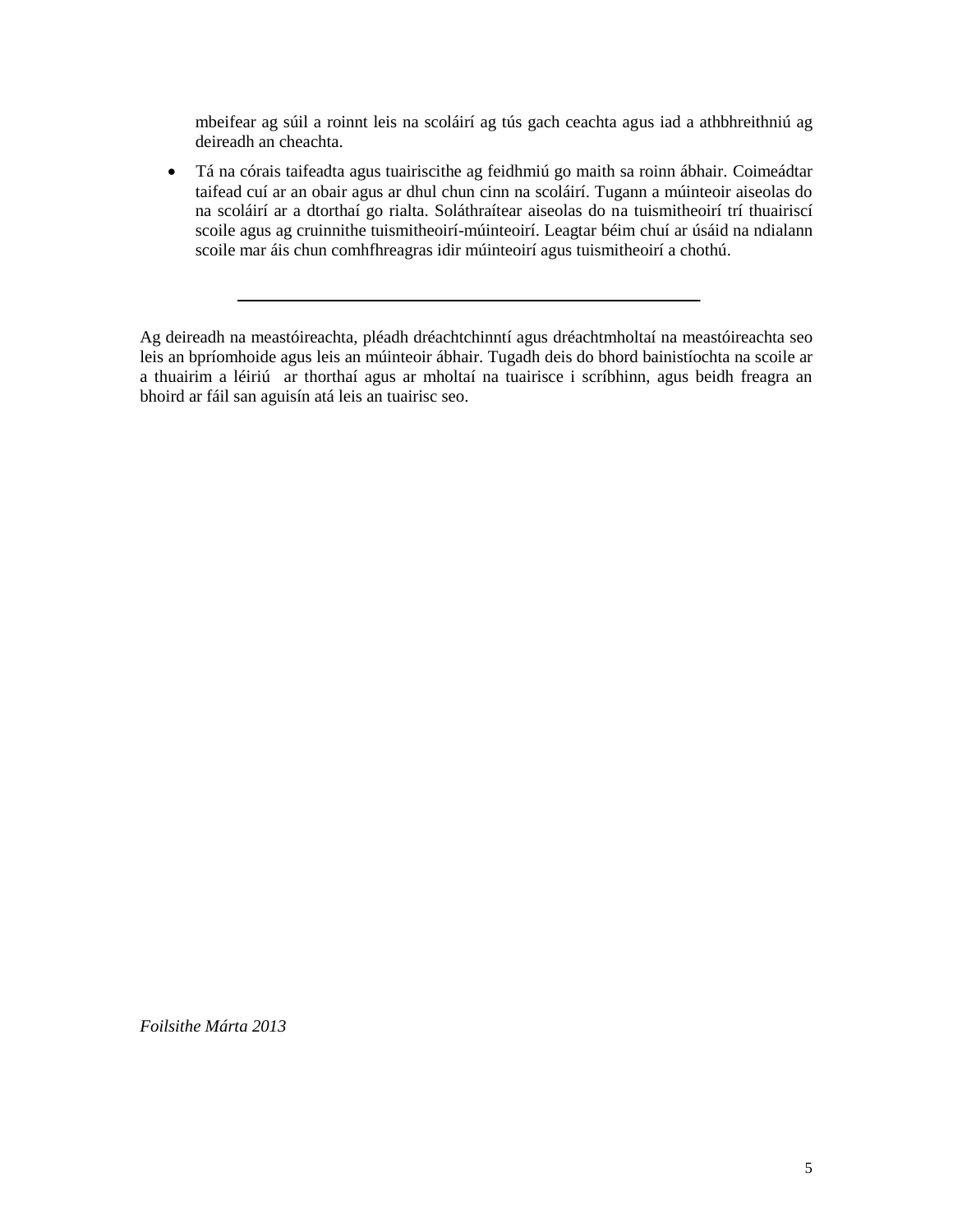# **Aguisín**

**FREAGRA NA SCOILE AR AN TUAIRISC**

# **Arna chur isteach ag an Bord Bainistíochta**